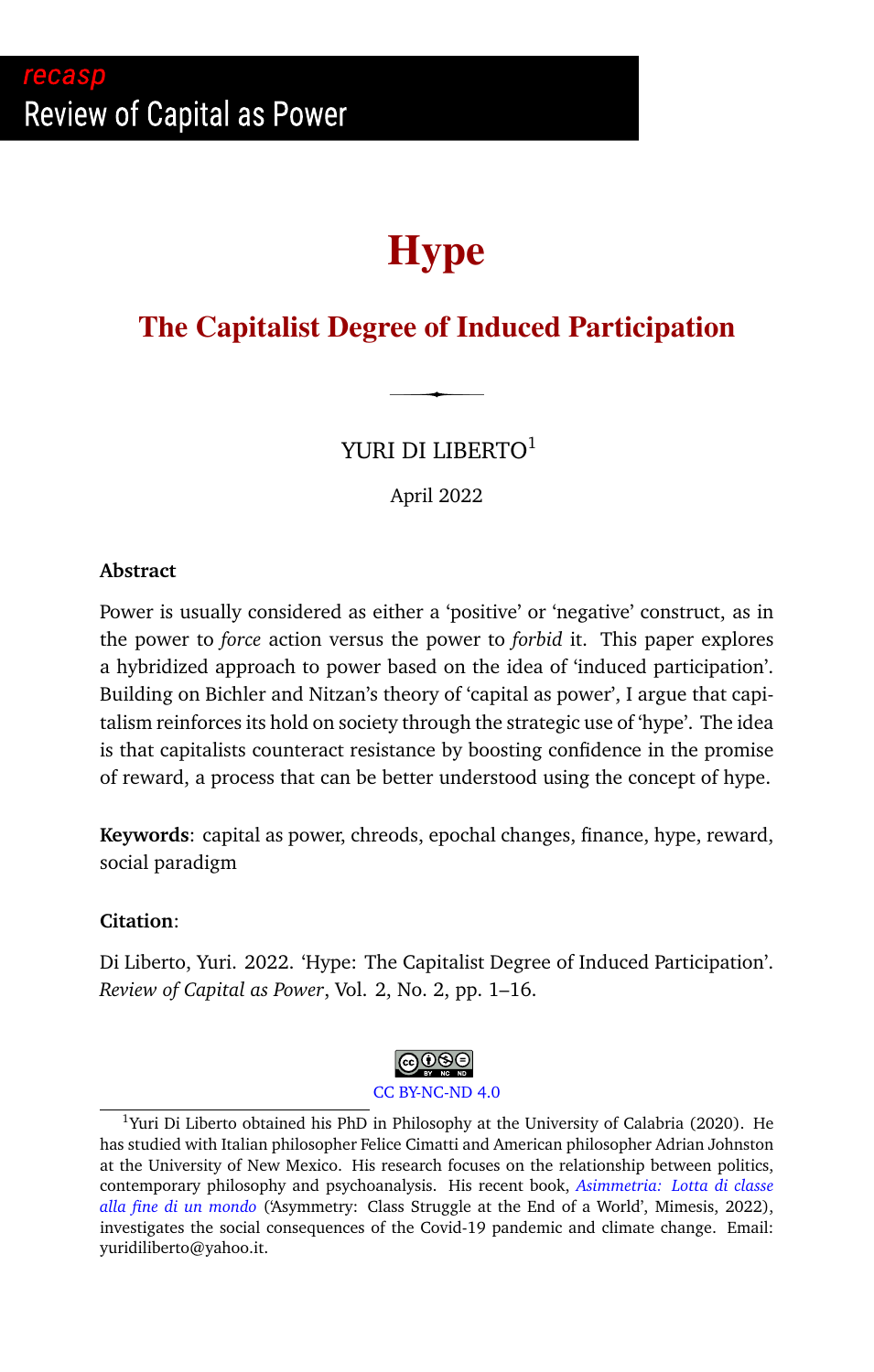# **1 Power: neither positive nor negative**

T HERE are two ways to conceive a theory of power. First, we can assume that 'power' means the ability to obstruct. In this case, we say that *A* has power over *B* if *A* can impede an action undertaken by *B*. This is a *negative* concept of power. Second, we can conceive power as a *positive* ability. In this case, we say that *A* has power over *B* if *A* can induce *B* to take some form of action. In other words, 'positive' power is the ability to allow, while 'negative' power is the ability to disallow.

Traditionally, philosophers have considered these two forms of power to be opposites. And even in cases where the dichotomy seems less pronounced, the tendency is usually to privilege one concept of power over the other. The debate over the nature of power has a long history, and my aim here is not to reconstruct the whole story. Instead, I want to move beyond the positive-negative dichotomy. The weakness of this dichotomy is that it ignores the possibility of having it both ways. We *can* have positive and negative power at the same time.

We can think of it this way: *A* has power over *B* if *A* induces some form of action from *B* (at time *t*) and *B* can do only that action (again at time *t*). In other words, I can exert power over someone by making them do something, and thus not allowing them to do anything else. When we look at power in this light, we see that the positive and negative sides tend to occur together. That is because the doing of one action precludes the doing of another.

With the duality of power in mind, this paper uses the theory of capital as power to investigate the role of 'hype' in modern capitalism.

## **1.1 Capital as power**

According to Shimshon Bichler and Jonathan Nitzan's theory of 'capital as power', capitalism is a 'mode of power' which mixes both the positive and negative aspects of power. On the one hand, capitalism has a centrifugal tendency to extend itself into every corner of society. And on the other hand, it has a centripetal tendency to reinforce the power of dominant actors.

Bichler and Nitzan argue that capitalism normally operates through the strategic limitation of industrial capacity — a process they call 'business as usual' (2009, pp. 236-237). They show that *business* (embodied by Veblen's notion of the absentee owner) is related to *industry* (the production of goods and services by society's coordinated efforts) through a process of top-down control.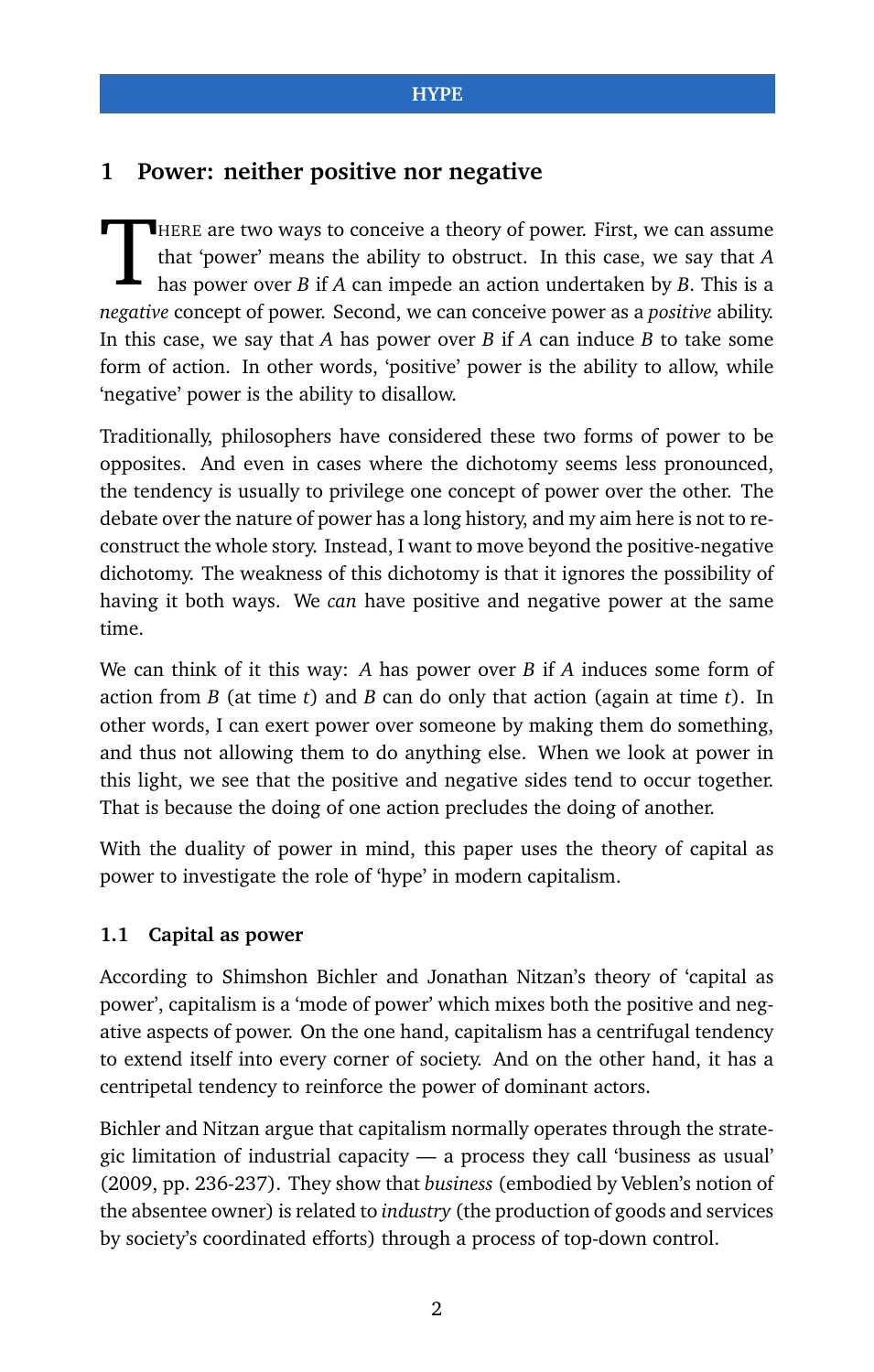The control of industry by business, Bichler and Nitzan observe, involves a delicate balancing act. If the productive/creative potential of industry "came to a complete standstill, capitalist earnings would be nil. . . . But capitalist earnings would also be zero if industry always and everywhere operated at full sociotechnological capacity". In this latter case, "industrial considerations rather than business decisions would be paramount, production would no longer need the consent of owners, and these owners would then be unable to extract their tribute of earnings". And so capitalists strive for a Goldilock's level of capacity that is 'just right'. This capacity is then normalized in economics textbooks as 'the natural rate of unemployment' or 'unemployment equilibrium' (2009, pp. 243-244).

#### **1.2 Power as 'creorder'**

It is here that my treatment of power as both negative and positive enters the picture. According to Bichler and Nitzan, society is a *'creorder'* — a fusion of *cre*ation and *order* (2009, p. 305). The idea is that society is a system of power that balances both the possibility of novelty (creation) and the imposition of top-down order (power). Since the act of 'creordering' implies both creation and limitation, Bichler and Nitzan argue that power is neither solely negative nor solely positive.

Interestingly, the word 'creorder' resonates (both phonetically and conceptually) with the morphogenetic concept of a *chreod*. This idea, first introduced by the biologist Conrad Waddington in 1957, refers to the developmental path of a living system as it forms structure (for example, the path of a cell as it forms part of a specialized organ). Now, the crucial aspect of *chreods* is that they are not pre-established schemes of development. Instead, they involve both contingency and necessity (La Mantia, 2020, pp. 69-73). At each step, the chreod's 'blueprint' interacts with its surroundings to shape the resulting structure.

As a metaphor for this process, consider the formation of a river. The initial stream of water encounters no pre-determined path. Instead, what lies ahead is a web of cracks into which it could flow. However, the moment the water takes a specific path, the river's flow becomes self-reinforcing: the water erodes the soil, deepening and widening the path until it forms a river bed, at which point the water's route is fixed. In this example, the contingent initial conditions gradually give rise to necessity. The result is a process in which 'order' is created through the activity itself.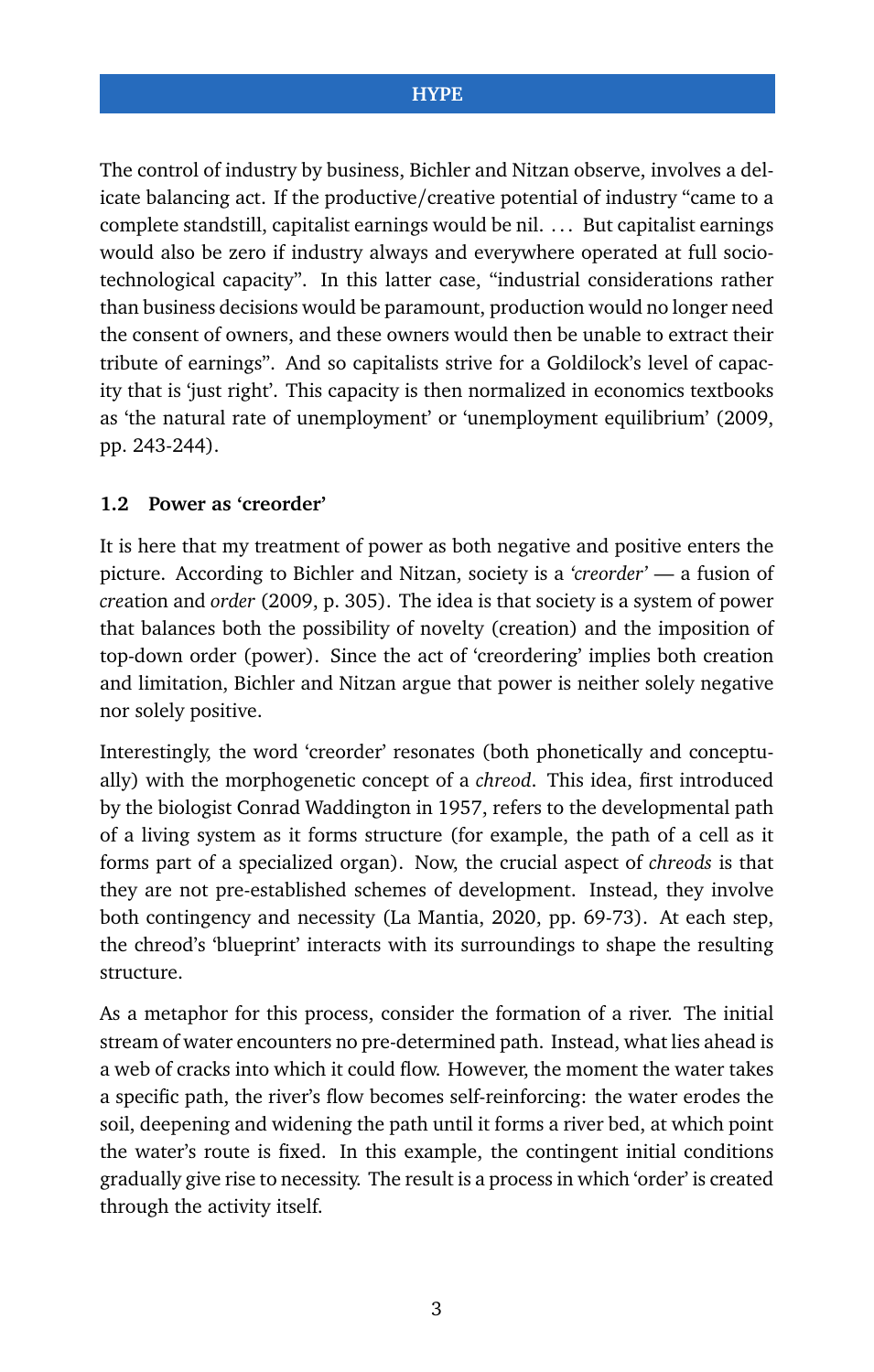We can extend this metaphor to the concept of 'capital'. Capital is a chreodic power that must avoid both maximum *congestion* (maximum order and minimum creativity) and maximum *capacity* (maximum creativity and minimum order). What concerns me here is how capitalism is able to maintain itself in spite of society's constant attempts to overturn its order.

There are different ways in which capitalism fights resistance. The most common (largely 'negative') method is to incarcerate large swaths of the population. On this front, Bichler and Nitzan note that the United States is both an archetypical liberal democracy and the world's biggest penal colony. It has more incarcerated people (both in absolute and relative terms) than any other country (Bichler, Nitzan, 2014). The reason for this mass incarceration is simple: as society becomes more unequal, it must reinforce itself against bottomup resistance. Bichler and Nitzan reflect:

From the viewpoint of capital as power, penality and unemployment are not distinct aspects of politics and economics, respectively. Instead, they are different forms of capitalized resistance and sabotage. Human creativity is a positive form of resistance to capitalist power, and the threat of unemployment is the means by which the ruling class tries to strategically sabotage and subjugate this creativity to capitalist ends. Similarly with crime and punishment. Illegality is a negative form of resistance to capitalist power (a 'primitive rebellion' as Engels called it), and penality is the major institution that keeps this resistance from undermining the capitalist *creorder*.

(Bichler and Nitzan, 2014, p. 269)

This canonical way of dealing with resistance has a long history. The correlation between income inequality and mass incarceration was famously highlighted by Friedrich Engels in his 1845 book *The Condition of the Working Class in England*. More recently, Bernard Harcourt (2011) discussed how 'free market' theorists have reinforced the penal system.

Incarceration can be placed under the negative 'order' side of the capitalist 'creorder/chreod'. Under the positive 'creative' side, I argue that you can counter resistance from below not only by augmenting the degree of exclusion, but also (paradoxically) by increasing the degree of participation.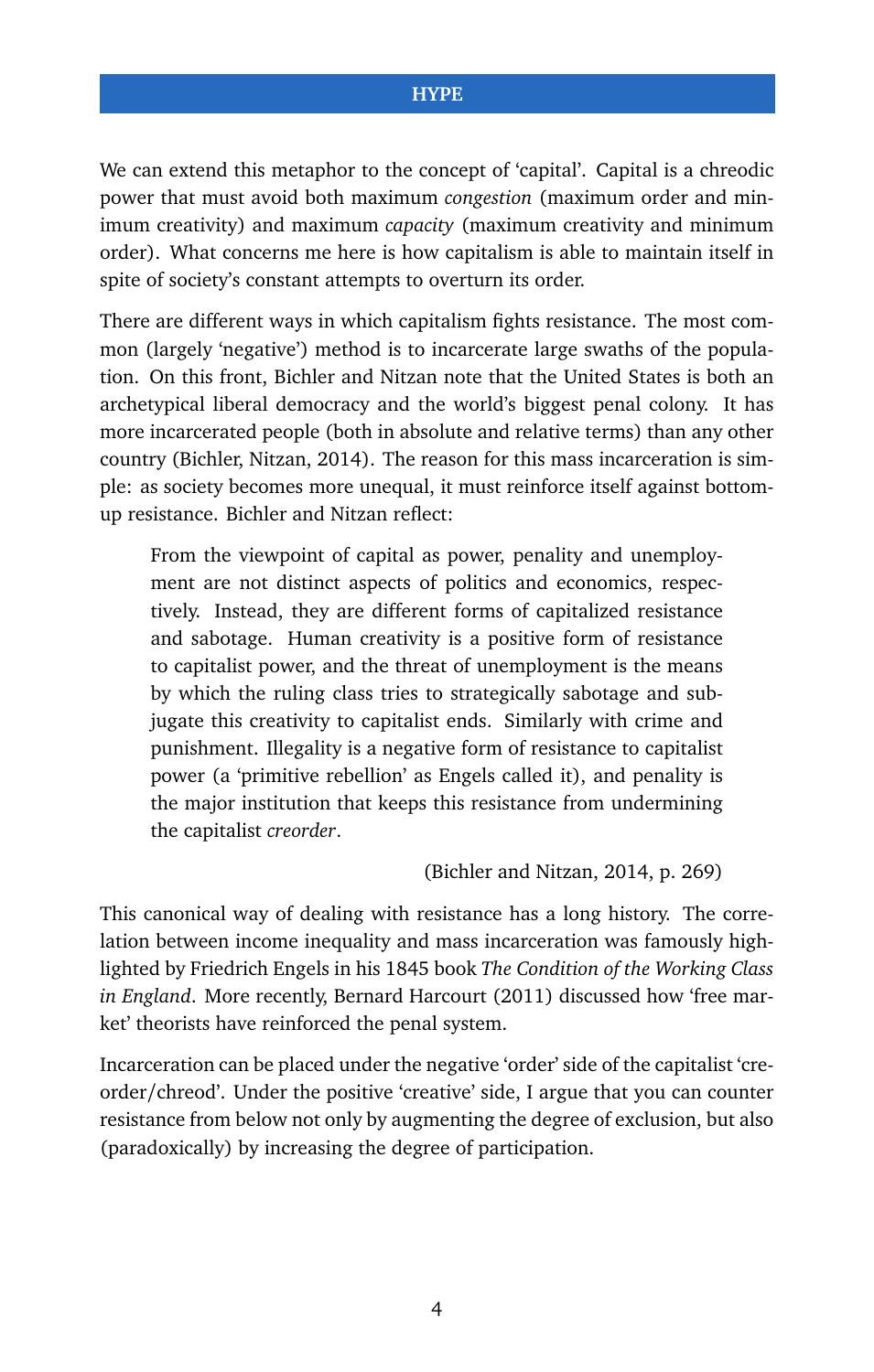Returning to the river bed example, consider how we might deal with an impending flood. One option would be to increase 'order' by reinforcing the river bed with a dike. Alternatively, a 'creative' option would be to dig a new path down which the floodwaters can disperse.

# **2 Hype as chreodic power**

To identify 'creative' power that is based on participation rather than exclusion, we should start with the work of Steven Lukes. In his book *Power: A Radical View*, Lukes observes that power is not solely an act of domination. Power also involves voluntary submission, or what Lukes calls "compliance to domination" (Lukes, 2005).

The problem of 'compliance to domination' was first described by Étienne De La Boétie in his sixteenth-century treatise *Discourse on Voluntary Servitude*. Why, he asks, do the dominated willingly comply with established power? Indeed, De La Boétie observes that in some circumstances, power is exerted without any need for violence or coercion.

# **2.1 Cyrus the Great**

As an example of non-coercive power, De La Boétie tells the story of Cyrus the Great, who wielded power over the Lydians without using weapons. La Boétie recounts how Cyrus, after conquering Croesus (the capital of Lydia), heard that a revolt was imminent. Given his military power, Cyrus could have crushed the rebellion. Nonetheless, Cyrus opted for a different strategy, one which would not ruin "such a beautiful city" (De La Boétie, 2014, p. 52). Instead of stationing an army within the city (which would have been costly), Cyrus took a more cunning approach: he opened brothels, taverns, and gambling halls, and issued an order which forced the population to go to those places (2014, p. 53). The results were so satisfactory that Cyrus never had to resort to the sword.

Eventually, the 'miserable people' of Lydia (as La Boétie calls them) became so engrossed in their games that the Romans came to see them as hopeless addicts. Thus, *ludi*, which means 'games' in Latin, seems to derive from 'Lydia' itself (at least by La Boétie's account). In short, La Boétie argues that activities such as theater, games, feasts, public spectacles, exotic beasts, medals, drugs, and other forms of entertainment functioned as decoys, allowing Cyrus to restrict social liberty without using violence.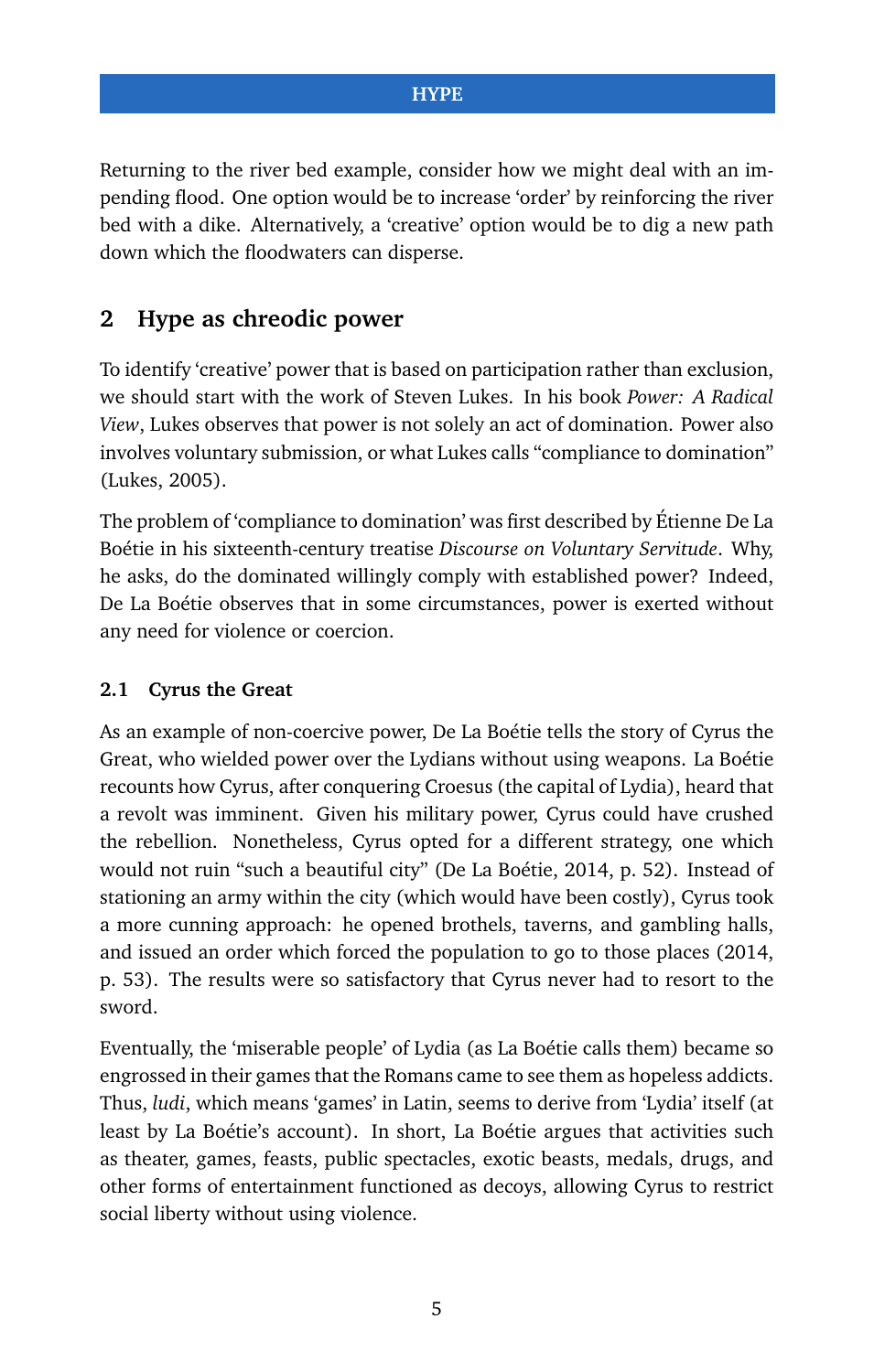#### **2.2 Ordinary hype**

Today, the situation is not that different from ancient Lydia. The twenty-first century has witnessed the profusion of betting shops (sports betting and now *e-sports* betting). In fact, growing inequality seems to coincide with a spread of gambling culture (Comaroff and Comaroff, 2000, p. 295). Perhaps we can think of big sporting events as a form of power through what I will call 'ordinary hype'.

The Marxist philosopher Louis Althusser characterizes sports clubs as part of the 'ideological state apparatus'. He argues that sports help reproduce the social relations between capitalists and laborers (Althusser, 1995). More recently, Robert Pfaller noted that sport events lead to what he calls 'self-forgetfulness' (Pfaller, 2014, p.182). When ritually watching televised sports, viewers enter a hypnotic state:

They remain motionless – with the possible exception of small mimetic gestures that are copied from or preempt the actors shown (in that the audience shows the actors how they should perform), or short, intensive explosions of emotion, such as joy, disappointment, or swearing at some of the players. A massive amount of social power is condensed in this area, without ever having touched the bodies of those who have been taken by it.

(Pfaller, 2014, p. 184)

In addition to sports, we can include within 'ordinary hype' such things as concerts and the release of new tech gadgets. I distinguish these forms of 'ordinary hype' from what I call 'systemic hype', which is a peculiar feature of the capitalist mode of power. (I discuss 'systemic' hype in the next section.)

La Boétie's example of ordinary hype tells us two things. First, it sheds light on the difference between *force* and *power*. Specifically, one can have power without using force. As Elias Canetti notes, *force* coincides with its use in a specific time and place. *Power*, in contrast, is the constant possibility of force. Reflecting on this difference, Canetti writes:

Power is more general and broader than force, it *contains* more, and it is not as dynamic. It is more complex and it even implies some degree of patience. The word itself derives from the ancient gothic root 'magan' which means 'to be able to', and doesn't have any relationship with the theme 'machen' (to do).

(Canetti, 2015, p. 339)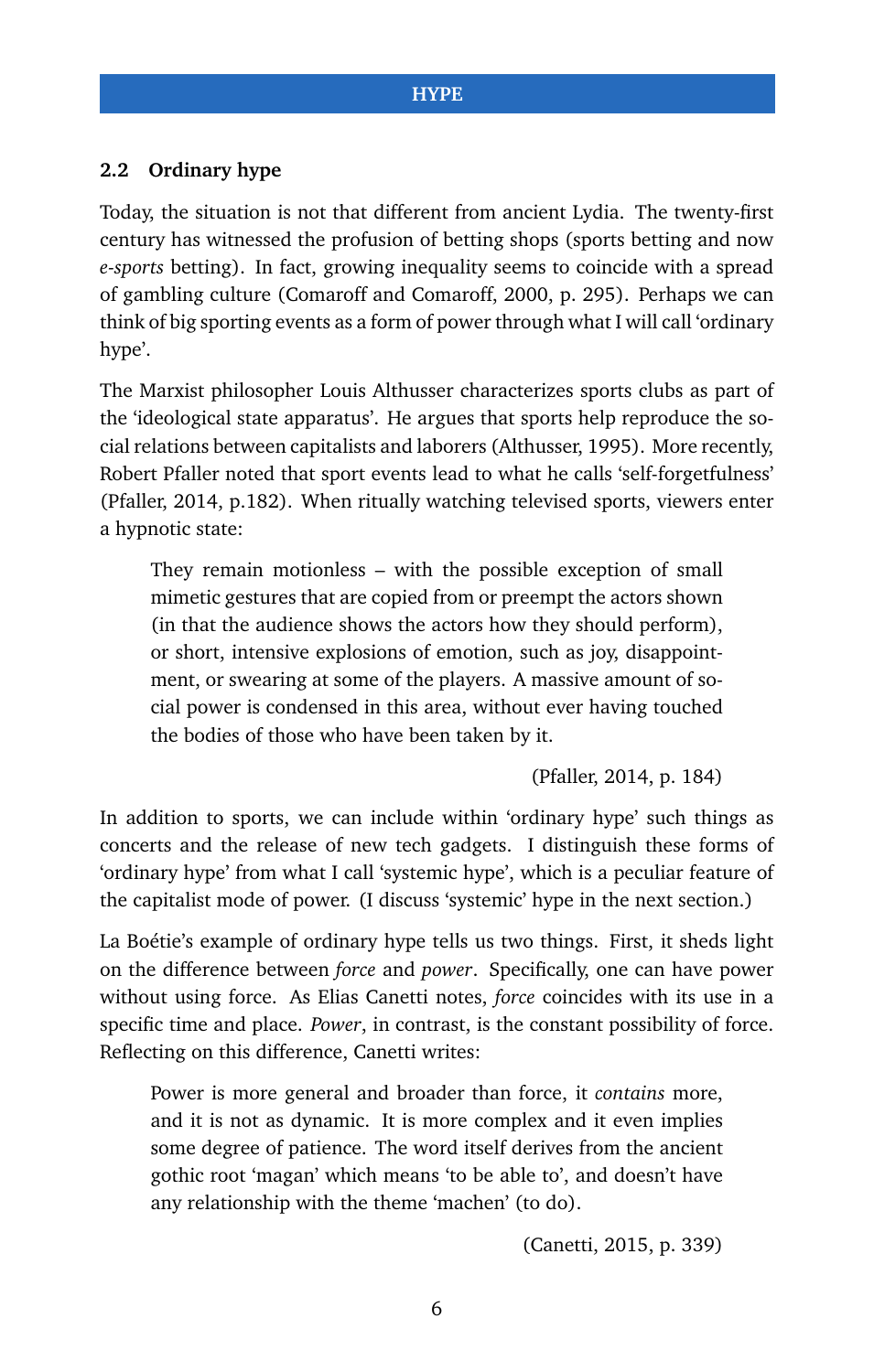Second (and more relevant for the concept of chreodic/creordering power), is the fact that many ancient regimes used 'participation' to deal with resistance. That is, the tyrants of old understood that they could cement their power by funneling a rebellious populace into innocuous activities.

Philosopher Paul Virilio sees this chreodic power to 'make do' as the hallmark of the modern state. Virilio speaks of a 'dromocratic' revolution in which the 'execution of governance' becomes a matter of '*pure logistics*' (2007, p. 19). For Virilio, a key strategy for avoiding a congestion of dissent was the diffusion of automobile culture:

The stroke of genius will consist in doing away with the direct repression of riots, and the political discourse itself, by unveiling the essence of this discourse: the transportation capacity created by the mass production of automobiles (since 1914 with Ford) can become a social assault, a revolution sufficient and able to modify the citizen's way of life by transforming all the consumer's needs, by totally remodeling a territory that (need we be reminded of it?) at the beginning had no more than 400 kilometers of road.

(Virilio, 2007, p. 50)

#### **2.3 From ordinary to systemic hype**

Hype serves many purposes. It secures some degree of what Lukes calls 'compliance to domination'. Hype eases social tensions by funneling them towards innocuous (for the powerful) activities. And it creates social cohesion by allowing people to bond over a shared object of hype. What unifies the various aspects of hype, however, is a shared sense of time. Hype is always *future oriented*. For this reason, we might consider hype the quintessential capitalist passion.

In capitalism, I argue that we should distinguish between 'ordinary' hype (described above) and 'systemic' hype. The difference is a matter of degree, not kind. Capitalism extends and normalizes the use of hype as a mode of power. In other words, capitalism makes hype *systematic* rather than sporadic. I define 'systemic hype' as the cyclical frenzy that accompanies the introduction of new products and technologies. This form of novelty-driven hype depends on inflating the 'revolutionary' nature of innovative technology.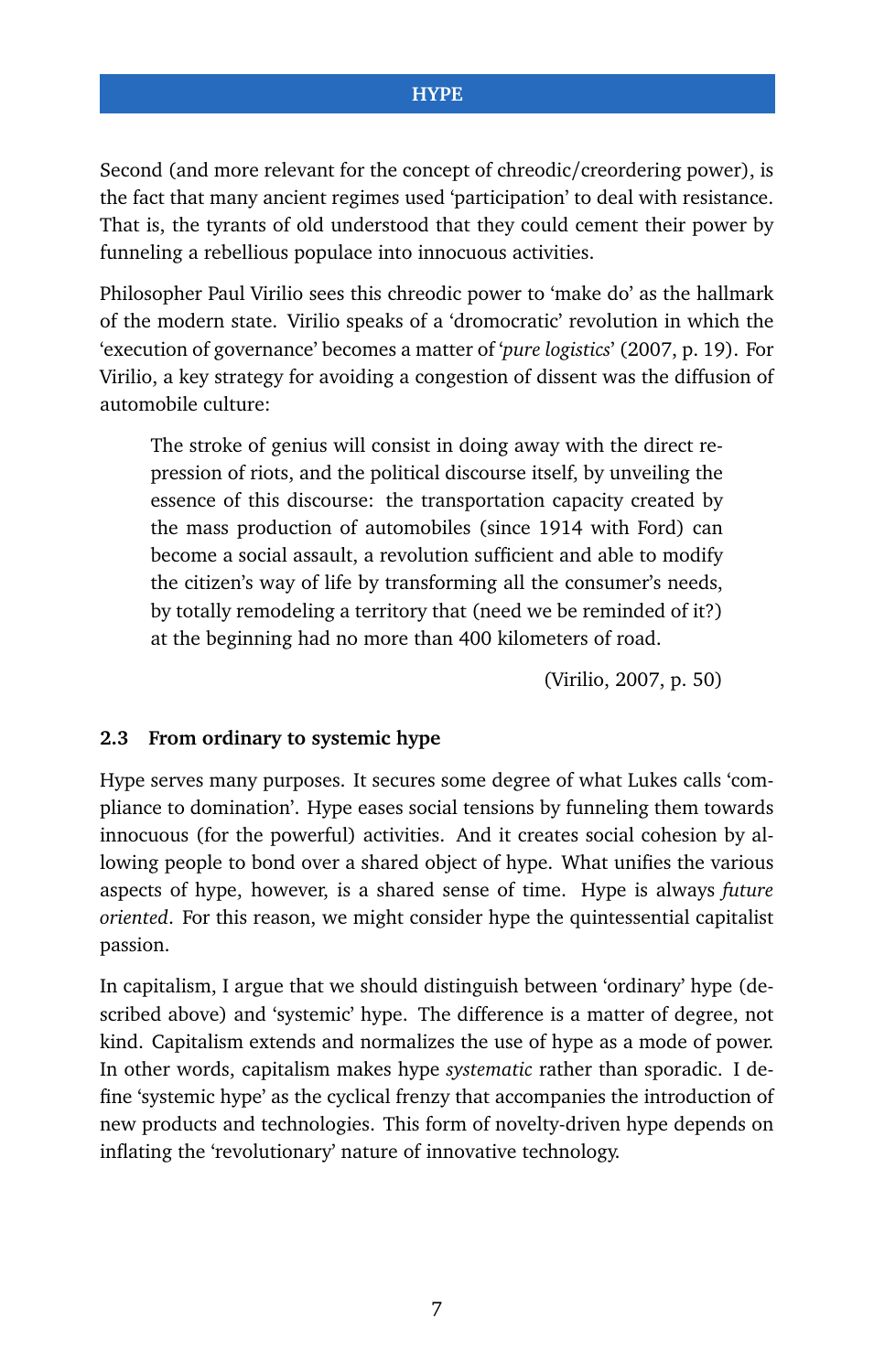While new to capitalism, systemic hype has not replaced ordinary hype. Instead, Bichler and Nitzan note that ordinary hype has been strategically coupled with *fear* and made a means of accumulation. Hedonic consumption, they argue, is "usually spiced up with plenty of anxiety and unease" (2009, p. 160). This technique is reflected in the fear-oriented world of mainstream media:

The official news reels scare their audiences with uncertainty, loneliness, violence and disaster, the sports programmes elate them into ecstasy, and the blockbuster films give them their 'two minutes of hate' between the chainsaw massacres and end-of-the-world catastrophes. This simmering brew is then cooled down by the soothing solutions of commercial advertisements.

(Nitzan and Bichler, 2009, pp. 160-161)

To put a number to this ordinary hype, Bichler and Nitzan estimate that roughly 5% of global net corporate income comes from some form of advertising.

Back to systemic hype. How does systemic hype differ from its ordinary (hedonic) counterpart? A big difference is that systemic hype is part of the ritual of capitalization. In capitalism, Bichler and Nitzan note, hype can be defined as the ratio of expected earnings to actual future earnings (2009, p. 188-189). This hype is 'systemic' in the sense that it is a key ingredient of capitalization, an ingredient that shapes how actors behave.

As an example, consider the 'active insider'. This is a person who has the power not only to 'identify hype' (by holding exclusive information), but who can also '*shape* its trajectory'. Commenting on the role of the active insider in creating the 2008 financial crisis, Bichler and Nitzan write:

The recent US sub-prime scam, for example, was energized by a coalition of leading banks, buttressed by political retainers, eyeswide-shut regulators, compliant rating agencies and a cheering chorus of honest-to-god analysts. The active insiders leveraged their positions — and then *stirred the capitalist imagination and frothed the hype to amplify their gains many times over*.

(Nitzan and Bichler 2009, p. 191, my italics)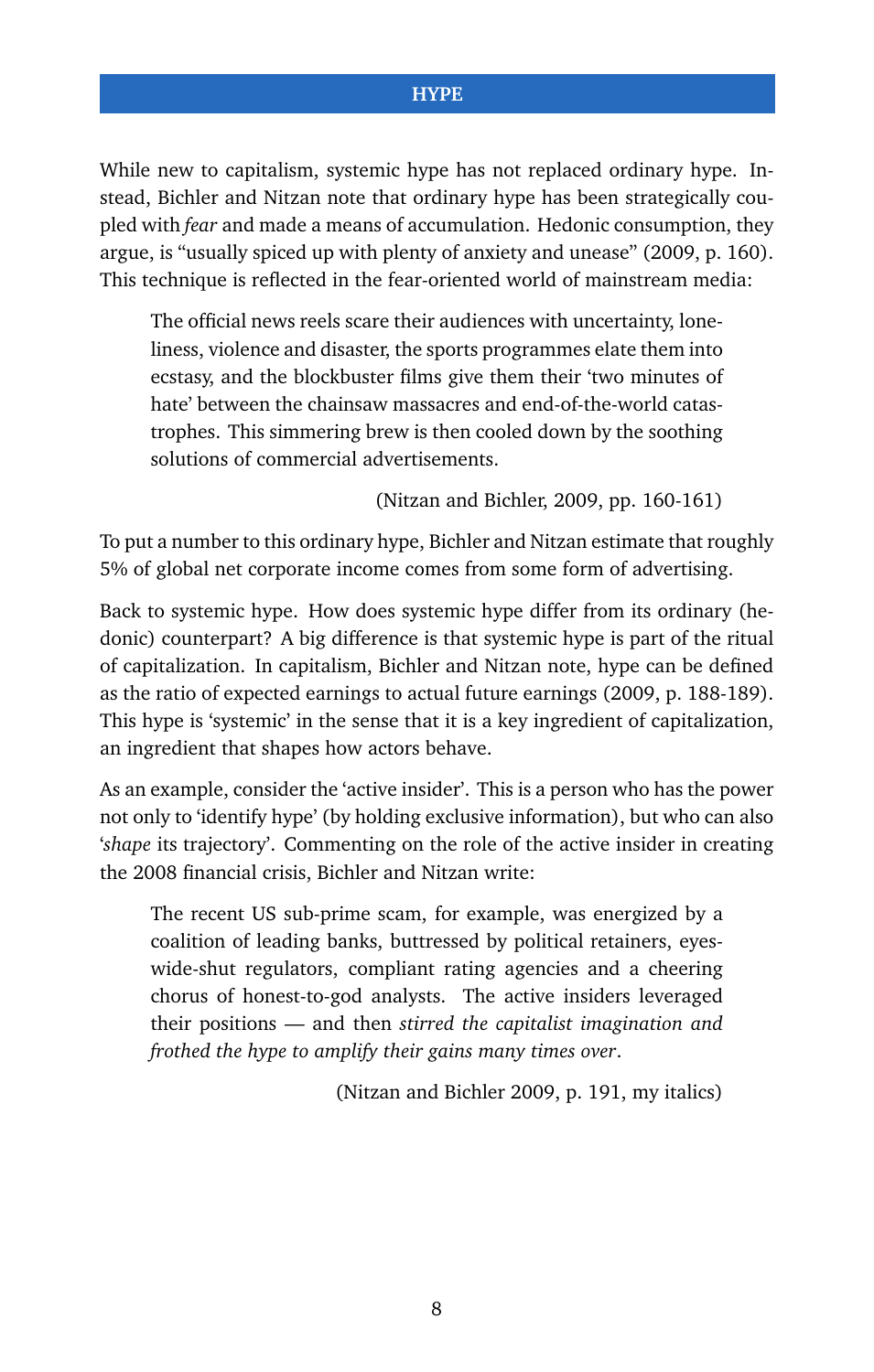From the (in)famous case of Tulip-mania onwards, examples of induced hype are numerous. In fact, I propose that these cycles are necessary to perpetuate the social hierarchy of capitalism. Hype is also crucial to the redistribution of power.[2](#page-0-0)

Unlike the kingships and theocracies of old (whose rule depended in large part on physical coercion), capitalism's pecuniary nature makes the accumulation of power potentially boundless (Nitzan, 1998, p. 202). And because anyone can (in theory) own capital, resistance is subdued by stimulating inclusive trust in the future. Or as Nitzan writes, "instead of exerting punishment, [capital] expands mainly by extending reward" (p. 202).

To summarize, there is no better way to maintain power than to convince society that there is room for everybody on the financial bandwagon.

## **2.4 Cycles of hype and paradigm shifts**

According to Carlota Perez, cycles of hype follow a specific historical pattern. Perez builds on the ideas of Soviet economist Nikolai Kondratiev, who proposed that capitalism works in 'big waves' that are about a half-century long. (Today, these cycles are often called 'Kondratiev waves' or K-waves.) Drawing on Kondratiev's work, Perez explores the logic of these cycles. Her work demonstrates that 'K-waves' could arguably be called 'H-waves', where 'H' stands for 'hype'.

In Perez's theory, each hype wave is triggered by a new technology and has two phases. In the first phase, called *'installation'*, finance takes the lead. During this period, markets are usually kept as unfettered as possible, in order to propagate the technological revolution (Perez, 2012, pp. 19-20). As the installation phase nears its end (usually after about 30 years) there is a 'major technological bubble'. When this bubble bursts, it ushers in the second phase, which Perez calls *'deployment'*. Frightened by the specter of a recession, governments intervene to bolster production. The result is a 'Golden Age' during which the new technology spreads (2012, p. 20).

Perez observes that each technological wave usually starts as an explosion of hype:

 ${}^{2}$ For a discussion of the redistributional nature of hype cycles, see Bichler and Nitzan 2015, pp. 89-96.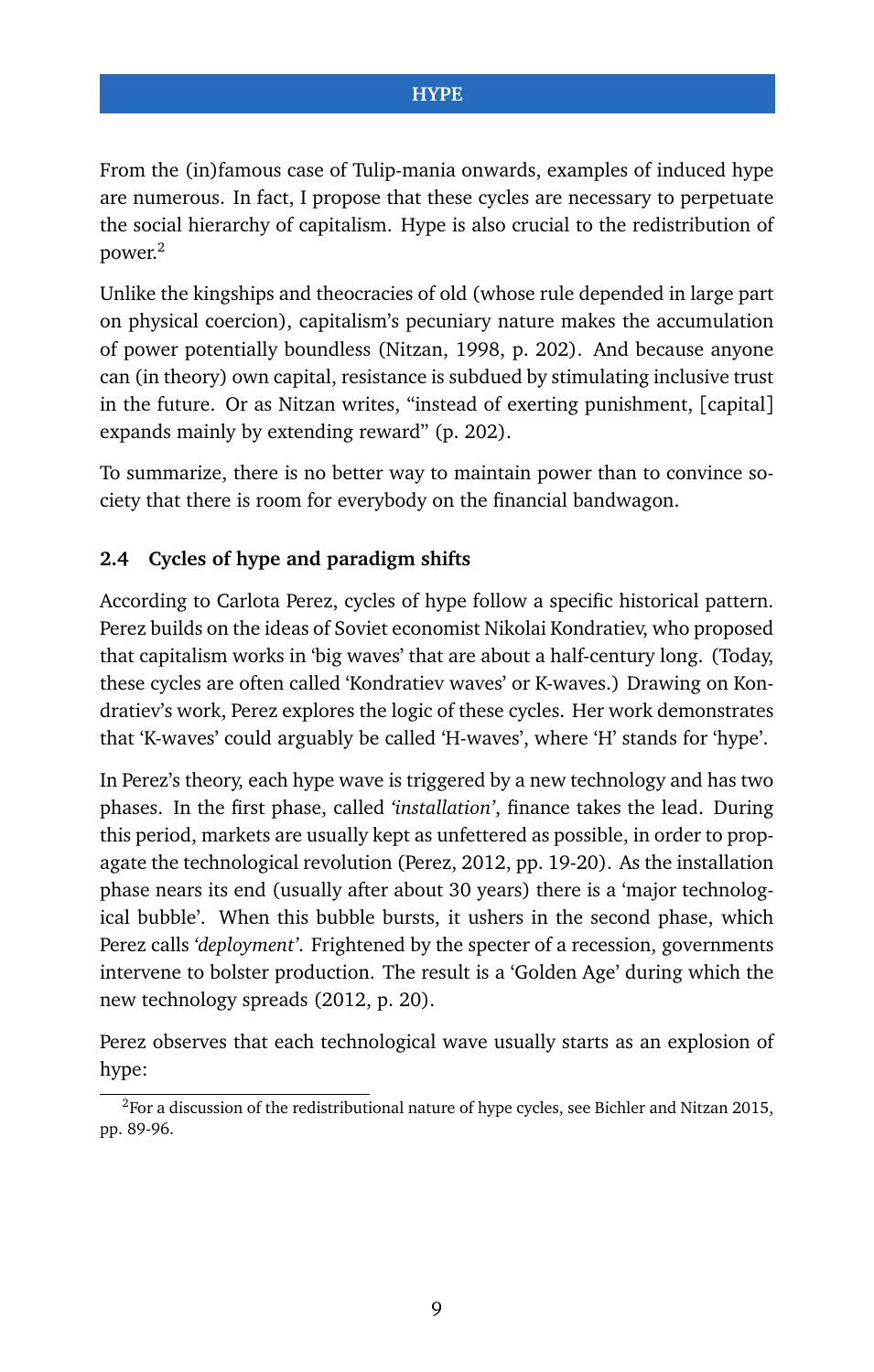Each great surge is initiated with a big-bang, a publicly recognized innovative breakthrough that inflames the imagination of entrepreneurs and launches the entrepreneurial swarming in restricted sectors and geographic regions, so much so that it is likely to go unnoticed in economic statistics.

(Perez, 2011, p. 19)

Famous examples of such technological 'big bangs' are the invention of the Cromford mill, the Model T, and most recently the invention of the microprocessor. Perez continues:

From the big-bang on, there is an ever more intense process of diffusion and assimilation that in a few decades ends up encompassing the bulk of activities in the core country or countries.

(ibid)

Table 1 shows examples of these hype waves. Note that the second UK hype cycle is particularly significant because it marks the formal birth of the modern corporation. For details, see Paddy Ireland (1996) and Perez (2009, p. 782).

| Country            | Start<br>Date | Surge                                     | Tech Bubble      | Collapse<br>Date |
|--------------------|---------------|-------------------------------------------|------------------|------------------|
| England            | 1771          | Industrial revolution                     | Canal mania      | 1793             |
| UK                 | 1829          | Railway age                               | Railway mania    | 1847             |
| US                 | 1908          | Automobile, oil,<br>petrochemical         | Roaring Twenties | 1929             |
| US (and<br>global) | 1970          | Information and digital<br>communications | Internet mania   | 2008             |

**Table 1: Major hype cycles**

The twofold nature of hype cycles is important. During the first half of the wave (the 'installation' period), the price of the new technology is prohibitive, and so the tech is confined to a small corner of society. During the second half of the wave (the 'deployment' period), the technology is commercialized and included into daily life, thus becoming part of social reproduction. Finally, during the 'deployment-normalization' period, a new technology (which will likely cause the next hype cycle) starts to incubate.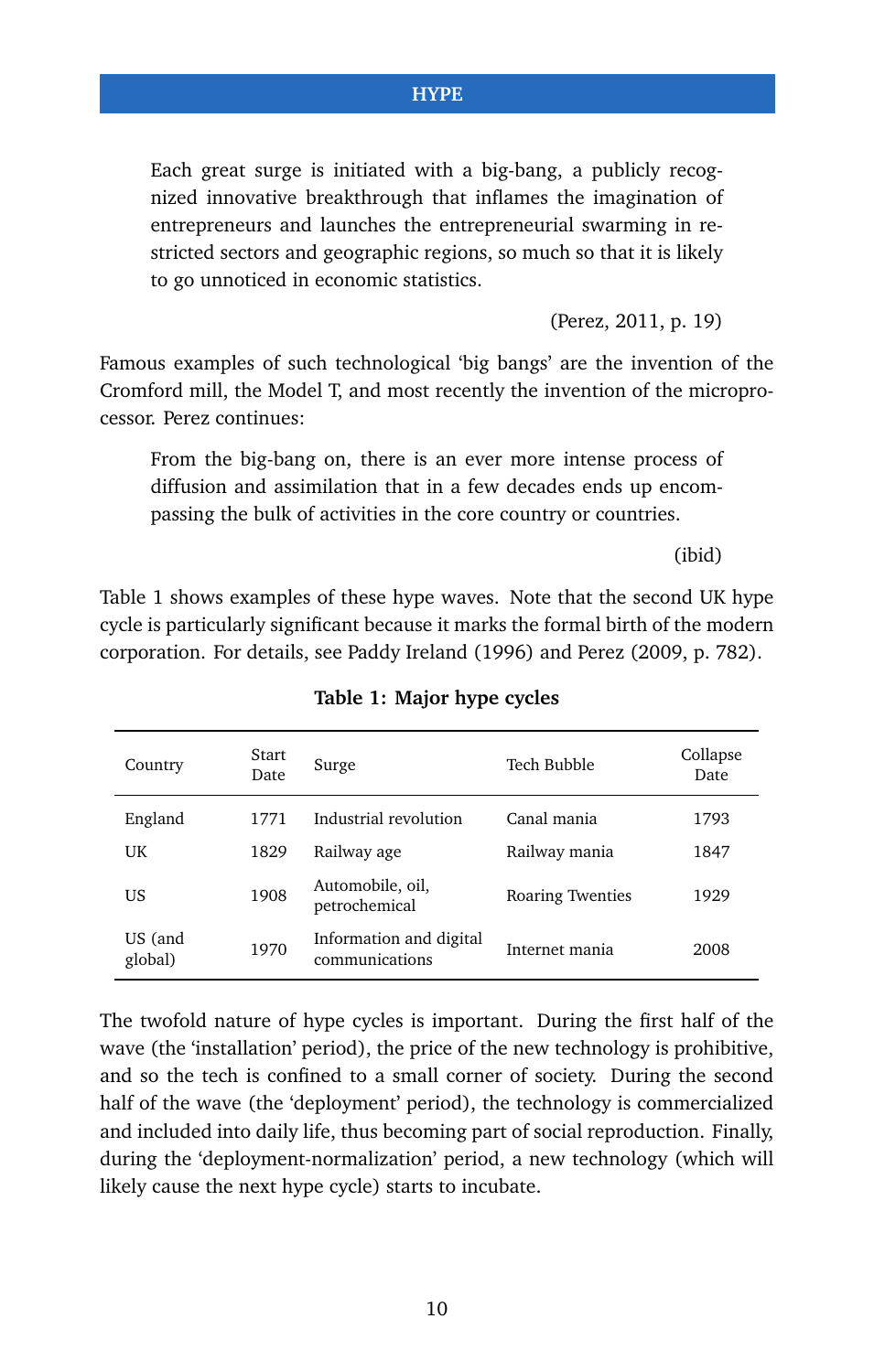Note that each hype wave has its root in a fairly narrow spatio-temporal milieu. The countries and dates reported in Table 1 represent the place and moment within which the new technology spreads with the greatest intensity. In other words, the possibility for a new technology dominating the process of what Schumpeter (1911) called 'creative destruction' depends heavily on how it performs locally against the many competing alternatives. Overcoming material resistance is just the initial phase of the cycle. The other crucial factor that characterizes each technological bubble is that they tend to succumb to over-evaluation. Take the example of Railway mania. In 1847, right before the collapse of the bubble itself, it is estimated that the UK's investment in railways reached 7% of its national income (Mitchell, 1964, quoted in Perez, 2009, p. 784).

Looking at the scale of these technological cycles, Perez concludes that they cause real paradigm shifts:

... the installation period ends with a financial collapse, after having accomplished this task, including the replacement of the industries – and firms – that act as the engines of growth of the economy, the installation of the new infrastructure providing externalities for everybody and the general acceptance of the 'common sense' criteria for best practice of the new paradigm.

(Perez, 2011, pp. 19-20)

#### **2.5 Intellectual hype**

Thorstein Veblen observed that human 'industry' is an interlocking process of synchronized techniques. As such, if a new technology is to be adopted, it must fit into the wider process of production. Still, the spread of technology is not completely bottom-up. Certain key sectors tend to determine the speed and direction of technological change (Veblen, 1923, p. 254; Bichler and Nitzan, 2009, pp. 223-227). Importantly, once a new technology is established, it often generates enough hype that it captures the imagination of prominent intellectuals, who then contribute to the hype cycle.

As an example, consider the internet boom and the birth of the so-called 'New Economy'. In their book *The New Spirit of Capitalism*, Boltanski and Chiapello note how the arrival of information technologies, personal computers, and digitalization contributed to an intellectual shift toward a 'network' paradigm (Boltanski and Chiapello, 2007, p. 143). Inspired by this shift, Marxist thinkers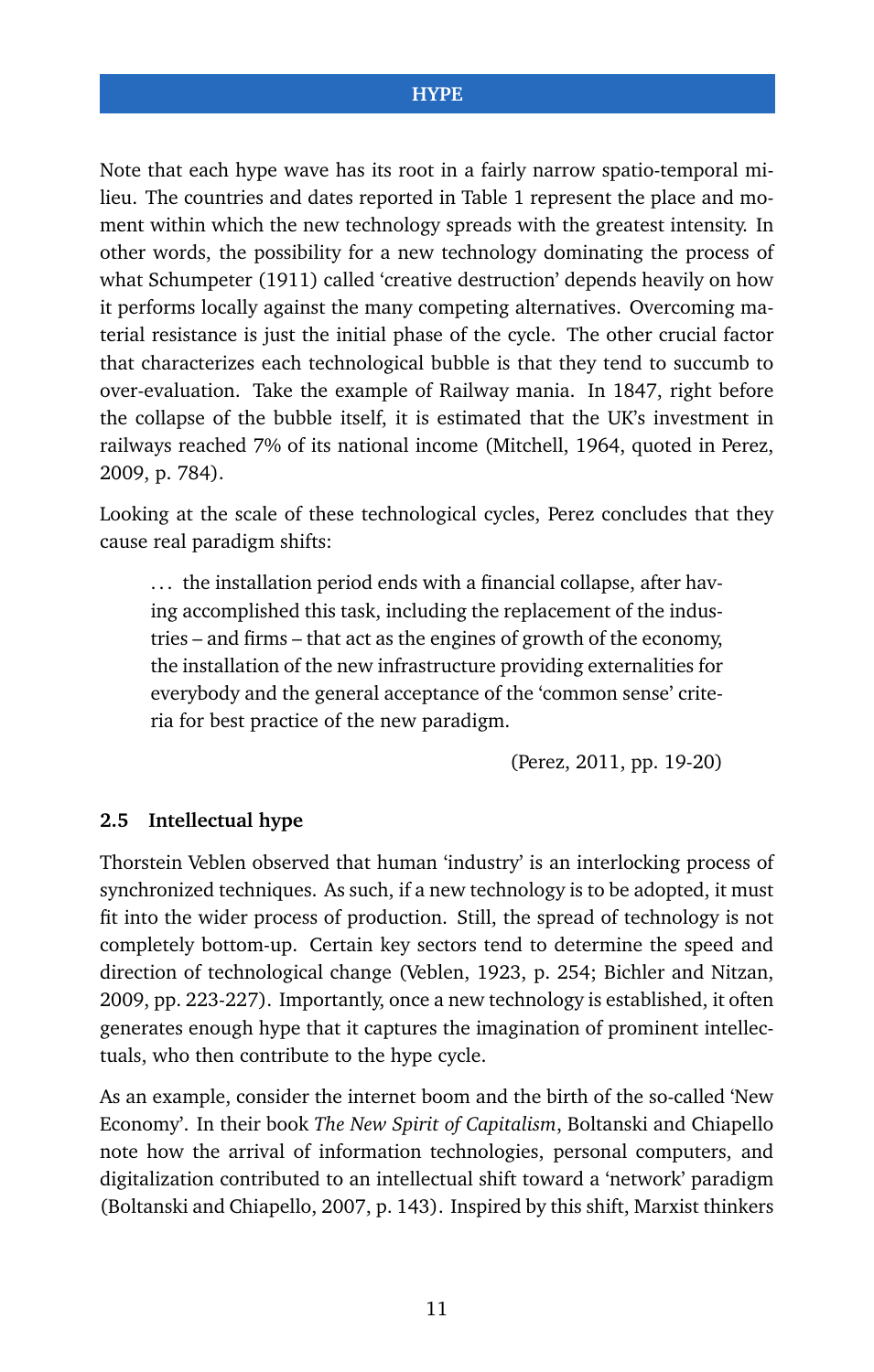like Antonio Negri (2011) couldn't resist basing their metaphysical ideas on new 'relational properties'.<sup>[3](#page-0-0)</sup> Everywhere they looked they saw 'multitudes', 'bio-political labour' (i.e. creative IT 'prosumers'), 'rhizomes', 'horizontal connections', and 'networks'.

Unfortunately, what remains of these 'subversive' scenarios is just more capitalism — things like 'smart cities' and Big Tech. Indeed, the consolidation of internet platforms stands in stark contrast to the democratic scenarios envisioned by hype-driven post-capitalist theories (Srnicek 2017).

#### **2.6 Paradigm blindness**

While new technology has yet to give rise to a post-capital world, that does not mean that capitalists always welcome technological change. Instead, Perez notes that capitalists are often either hostile to new technology, or blind to its implications:

... it is not evident that the truly experienced financiers will be capable of understanding the essence of the new technologies or of visualizing the implicit change in direction.

(Perez, 2011, pp. 23- 24)

Perez reminds us of the case of J.P. Morgan who — at the height of his power — rebuffed Henry Ford by calling automobiles 'rich men's toys' (p. 24). This paradigm blindness, Perez argues, arises from the 'over-adaptation' experienced by society as it "engages in the full deployment of a particular technological revolution".

More relevant for our purposes, however, is the fact that each major technological bubble tends to induce a corresponding 'easy liquidity bubble'. For instance, the internet mania of the 1990s ended with the NASDAQ collapse in 2000. The ensuing liquidity bubble ended with the financial crisis of 2008.

Although hype waves are typically started by a new technology, they usually end by being dominated by finance. That seems to be because new technologies lead to increasingly sophisticated forms of finance, which drive a corresponding asset bubble. Curiously, the extension of credit then sows the seeds of its own destruction. As credit expands, the 'quality' of asset titles degrades, debt levels explode, and risk is offloaded onto society. And so the seeds of the next financial crisis are planted (Durand, 2014, p. 43).

<sup>3</sup>Many of Negri's ideas were inspired by the post-Marxist Gilles Deleuze (1983).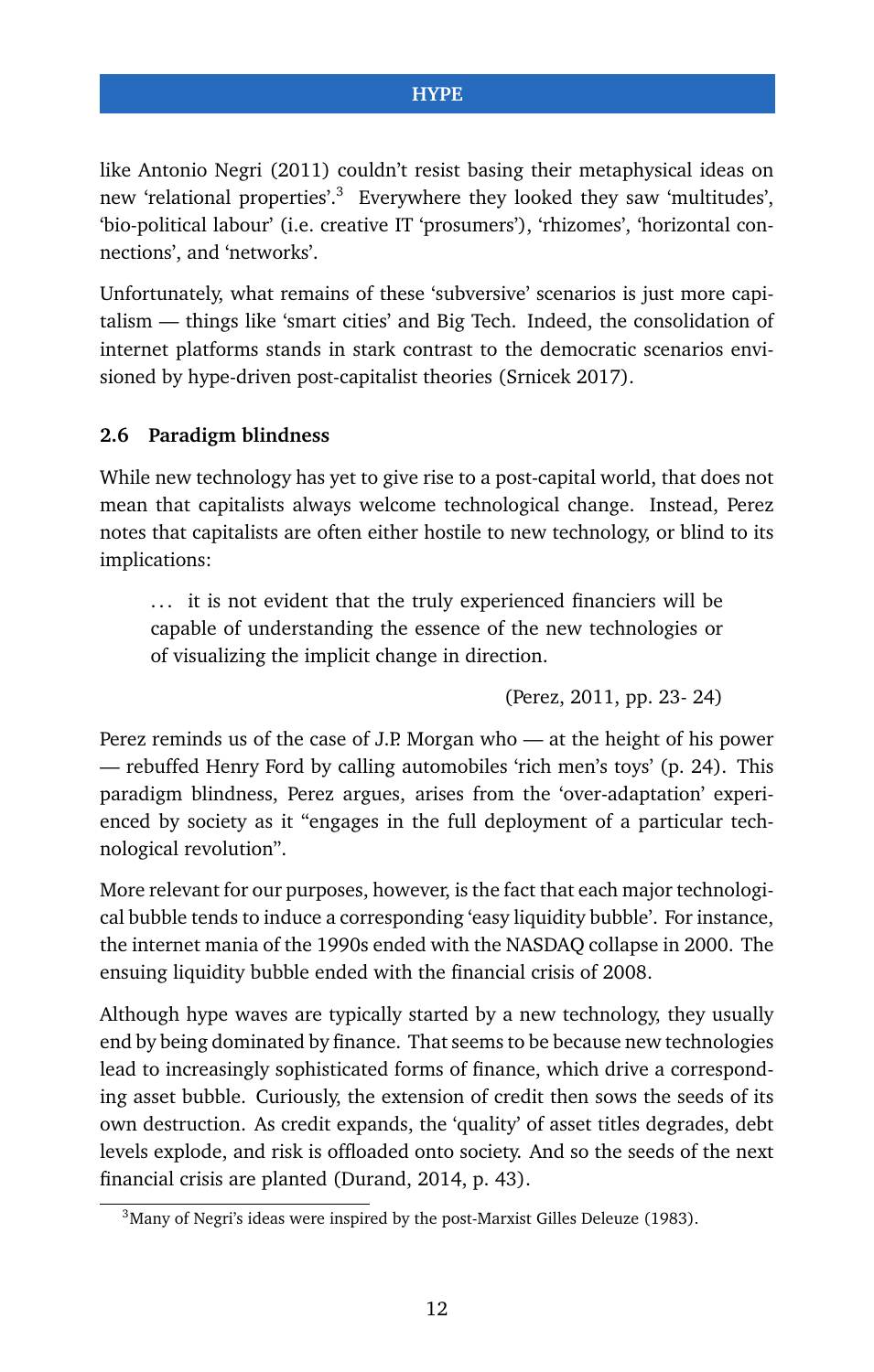<span id="page-12-0"></span>

#### **Figure 1: A hormonal hype cycle**

This figure illustrates the hormonal feedback cycle discovered by Coates et al. (2010).

Information technologies facilitate these hype cycles by allowing instant and large-scale 'participation'. The promise of easy gains creates an 'irrational exuberance' (Perez, 2009), which is stoked by free-market liberals (such as Ian Brickell, formerly of J.P. Morgan and then head of the International Swaps and Derivatives Association) who are always ready to champion ad hoc theories of the 'self-regulating' market.

## **2.7 Hype hormones**

Intriguingly, irrational exuberance appears to be so deeply rooted in our biology that it has a hormonal component. Or put another way, there seem to be 'neurological correlates of hype'.

In a 2010 study, Coates, Gurnell and Sarnyai found evidence for a 'feedback loop' between steroid hormones (testosterone) and market activity. In particular, they discovered the 'hormonal hype cycle' (my expression) illustrated in Figure [1.](#page-12-0)

It seems that regardless of the context (sports, finance, video games, etc), 'winning' causes people's testosterone to rise. With higher testosterone levels, individuals become more willing to engage in risky behavior, and become more confident that the financial outcomes will be positive (for them). In the long run, though, this feedback loop actually impairs rational decision making. Commenting on how this relates to mainstream economic theory, Coates et al. observe: "economic agents are more hormonal than is assumed by theories of rational expectations and efficient markets" (p. 339).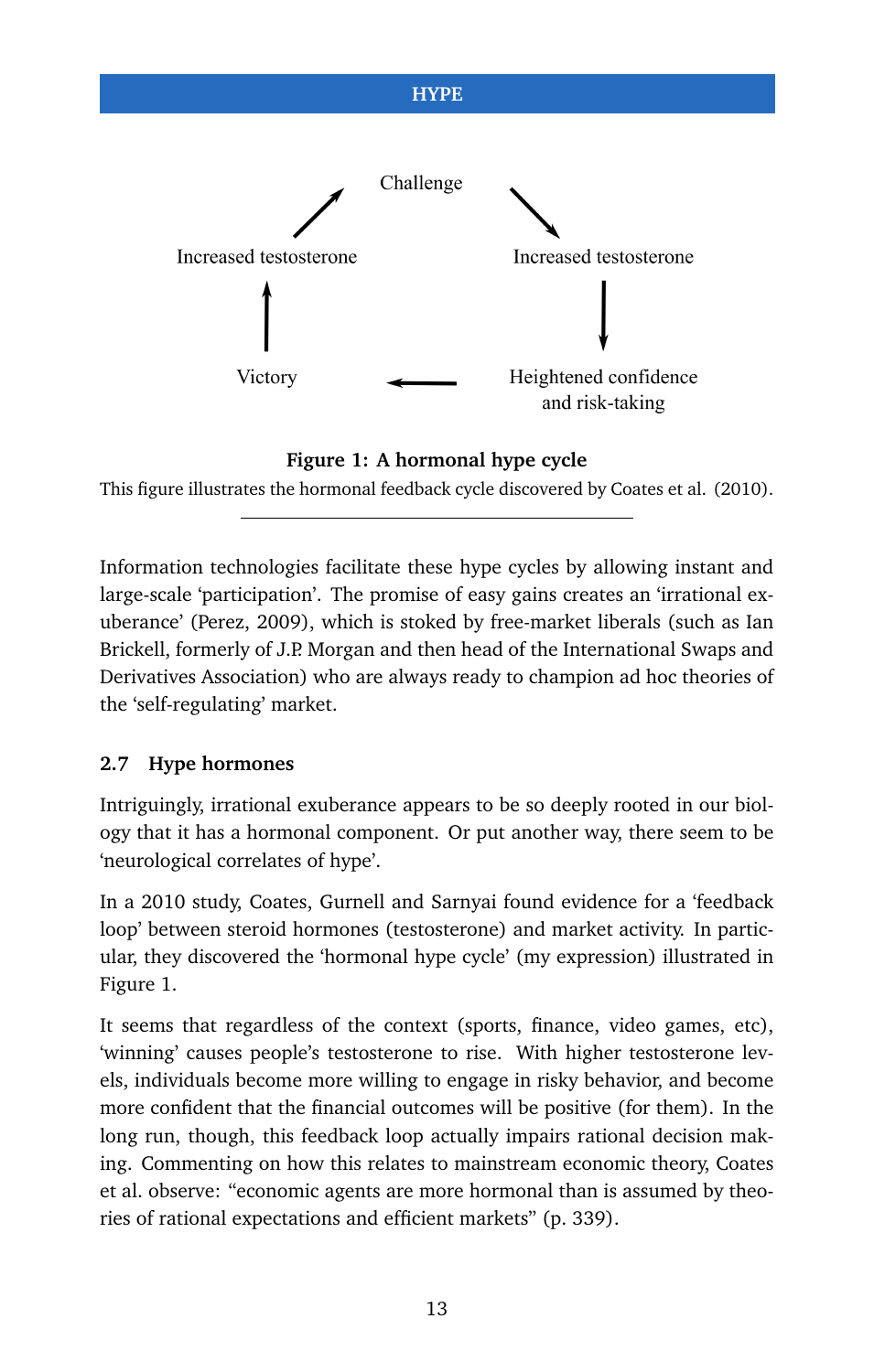Continuing, Coates et al. note that mainstream economics assumes that prices in financial markets "accurately reflect all available information". However, it seems that when confronted with the same information, a trader's *interpretation* is affected by their hormone levels:

[A] trader with high levels of testosterone may see only opportunity in a set of facts; while the same trader with chronically elevated cortisol [testosterone's counterpart] may find only risk.

(Coates, Gurnell and Sarnyai, 2010, p. 339)

In other words, hype may be driven not by facts, but by hormones.

# **3 Conclusions**

Today, as we are threatened by a global pandemic and ecological collapse, we can speculate about the next hype wave. Indeed, it may already be unfolding in the form of the 'ecological transition', which is hyping investments in rare earth ETFs and other strategic metals. Regardless of the specifics of the next hype cycle, it seems likely that the two forms of hype discussed in this paper ('ordinary' and 'secular') will continue to drive contemporary capitalism.

On a more theoretical note, the pervasiveness of hype cycles calls for a serious questioning of free-market dogmas, especially the idea of the 'rational agent' endowed with 'perfect information'.

To conclude, capitalism's ability to secure social obedience through 'induced participation' (backed by the promise of short-term and/or long-term reward) reminds me of artist Jenni Holzer's famous truism: 'Protect me from what I want'.

# **References**

Althusser, Louis. 1995. *Sur la Reproduction*. Paris: PUF.

Bichler, Shimshon, and Jonathan Nitzan. 2004. 'New Imperialism or New Capitalism?'. *Review (Fernand Braudel Center)*, Vol.29, No.1, 2006. pp. 1- 86.

—— 2009. *Capital as Power. A Study of Order and Creorder*. RIPE Series in Global Political Economy. New York and London: Routledge.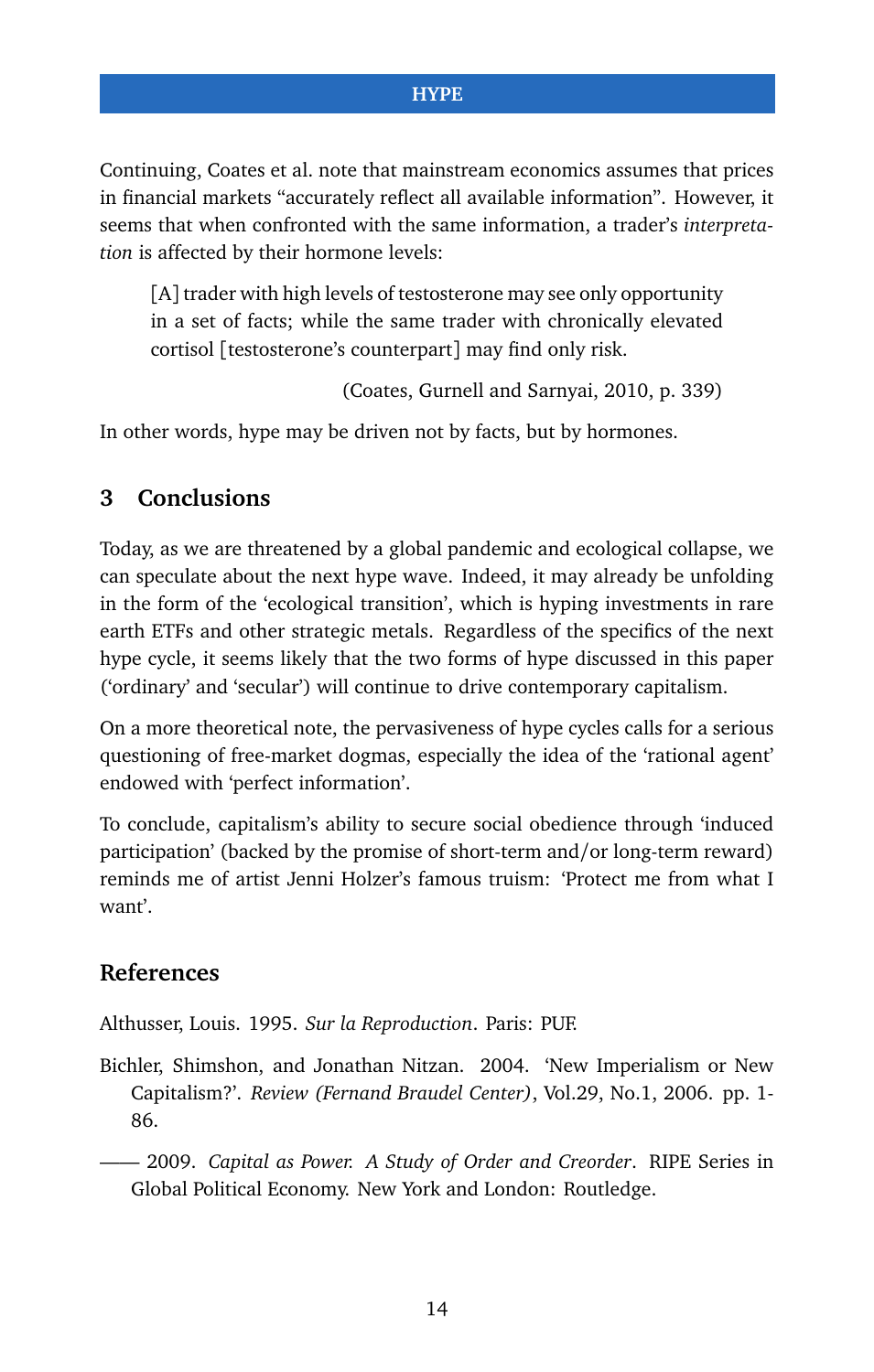- —— 2012. 'Capital as power: Toward a new cosmology of capitalism', *Realworld economics review*, n.61. pp. 65-84.
- —— 2014. 'No way out: crime, punishment and the capitalization of power'. *Crime, Law and Social Change*, No. 61. pp. 251-271.
- —— 2015. *The Scientist and the Church.* World Economics Association.
- —— 2020. 'Growing Through Sabotage. Energizing Hierarchical Power'. *Review of Capital as Power*, Vol.1, No.5. pp. 1-78.
- Boltanski, Luc, and Ève Chiapello. 2007. *The New Spirit of Capitalism.* London-New York: Verso.
- Canetti, Elias. 2015. *Massa e potere.* Milano: Adelphi.
- Coates, John M., Mark Gurnell and Zoltan Sarnyai. 2010. From molecule to market: steroid hormones and financial risk-taking. *Philosophical Transactions of the Royal Society B: Biological Sciences*, 365(1538), pp. 331-343.
- Comaroff, Jean, and John L. Comaroff. 2000. 'Millennial Capitalism: First Thoughts on a Second Coming'. *Public Culture*, 12 (2), pp. 291-343.
- Deleuze, Gilles, and Félix Guattari. 1982. *Anti-Oedipus: Capitalism and Schizophrenia*. Minneapolis: University of Minnesota Press.
- Durand, Cédric. 2014. *Le Capital Fictif. Comment La Finance S'Approprie Notre Avenir*. Paris: Les Prairies Ordinaires.
- Harcourt, Bernard H. 2011. *The Illusion of Free Markets. Punishment and the Myth of Natural Order*. Cambridge: Harvard University Press.
- Ireland, Paddy. 1996. 'Capitalism without the capitalist: the joint stock company share and the emergence of the modern doctrine of separate corporate personality'. *The Journal of Legal History*, 17:1. pp. 41-73.
- De La Boétie, Étienne. 2014. *Discorso della servitù volontaria*. Milano: Feltrinelli.
- La Mantia, Francesco. 2020. 'Chreod' in Vercellone F. and Tedesco S. (eds.), *Glossary of Morphology*, Springer. pp. 69-73.
- Lukes, Steven. 2005. *Power: A Radical View.* London: Palgrave Macmillan.
- Mitchell, Brian S. 1964. 'The coming of the railway and United Kingdom economic growth', *The Journal of Economic History*, Vol. 24, n. 3, September, pp. 315-336.